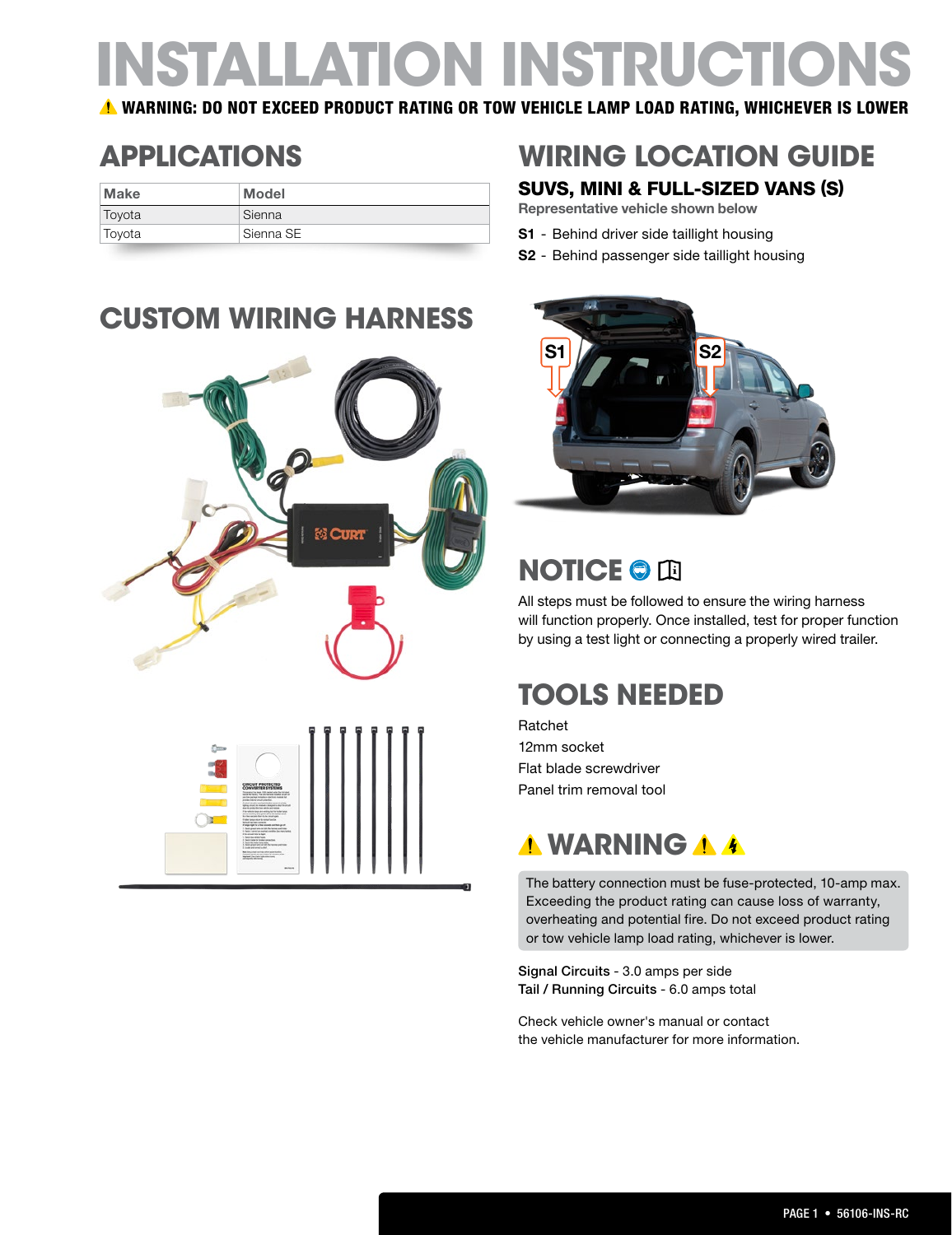## **INSTALLATION / SAFETY INSTRUCTIONS ID**

#### Step 1

Locate vehicle battery on the driver side under the hood and disconnect the negative battery terminal.

#### Step 2

Open the vehicle tailgate. Remove the two 10mm bolts securing the driver side and passenger side taillight assemblies (A).

#### Step 3

Remove the taillight assemblies to locate the vehicle taillight wiring harness connectors. The connectors will be similar to those on the custom wiring harness. Separate the connectors from the taillight housing taking care not to damage the locking tabs (B).

#### Step 4

Remove the three tow hooks securing the rear scuff panel by using a flat blade screwdriver to unlatch the protective tabs. Once the tabs are open, remove the 12mm bolts. Remove the scuff panel by pulling out on the bottom and then up (C).

#### Step 5

On both sides of the vehicle pull back on the rear trim panels to locate the opening that the wires go through to the taillight (D).

#### Step 6

Route the custom wiring harness ends with red and yellow wires out through the opening and insert them between the separated connectors. Make sure the connectors are fully inserted with locking tabs in place.

#### Step 7

Locate a suitable grounding point near the connector such as an existing screw with nut in the vehicle frame or drill a 3/32" pilot hole for the provided screw. The area should be free of rust, dirt and paint. Secure the white ground wire using the ring terminal and provided screw.

 $\bigcirc$   $\Lambda$  WARNING: Check for miscellaneous items that may be hidden behind or under any surface before drilling to avoid damage and / or personal injury.

#### Step 8

Locate a flat spot inside the vehicle, near the taillight. Adhere the black converter box using the provided double-sided tape (E).

#### Step 9

Route the black power wire from the vehicle battery as shown on the included CME-PCL-INS sheet.

#### Step 10

Route the custom wiring harness end with the green wire out from under the rear trim panel to the passenger side behind the removed scuff panels (F). Repeat step 6 on the passenger side using the harness end with the green wire.

#### Step 11

When in use, route the 4-flat to the center of the vehicle. When not in use, roll up and store in a convenient, out of the way location. Secure any loose wires with the provided cable ties.

#### Step 12

Reinstall all items removed during install and reconnect negative battery terminal. Install the provided 4-flat dust cover to help prevent corrosion.